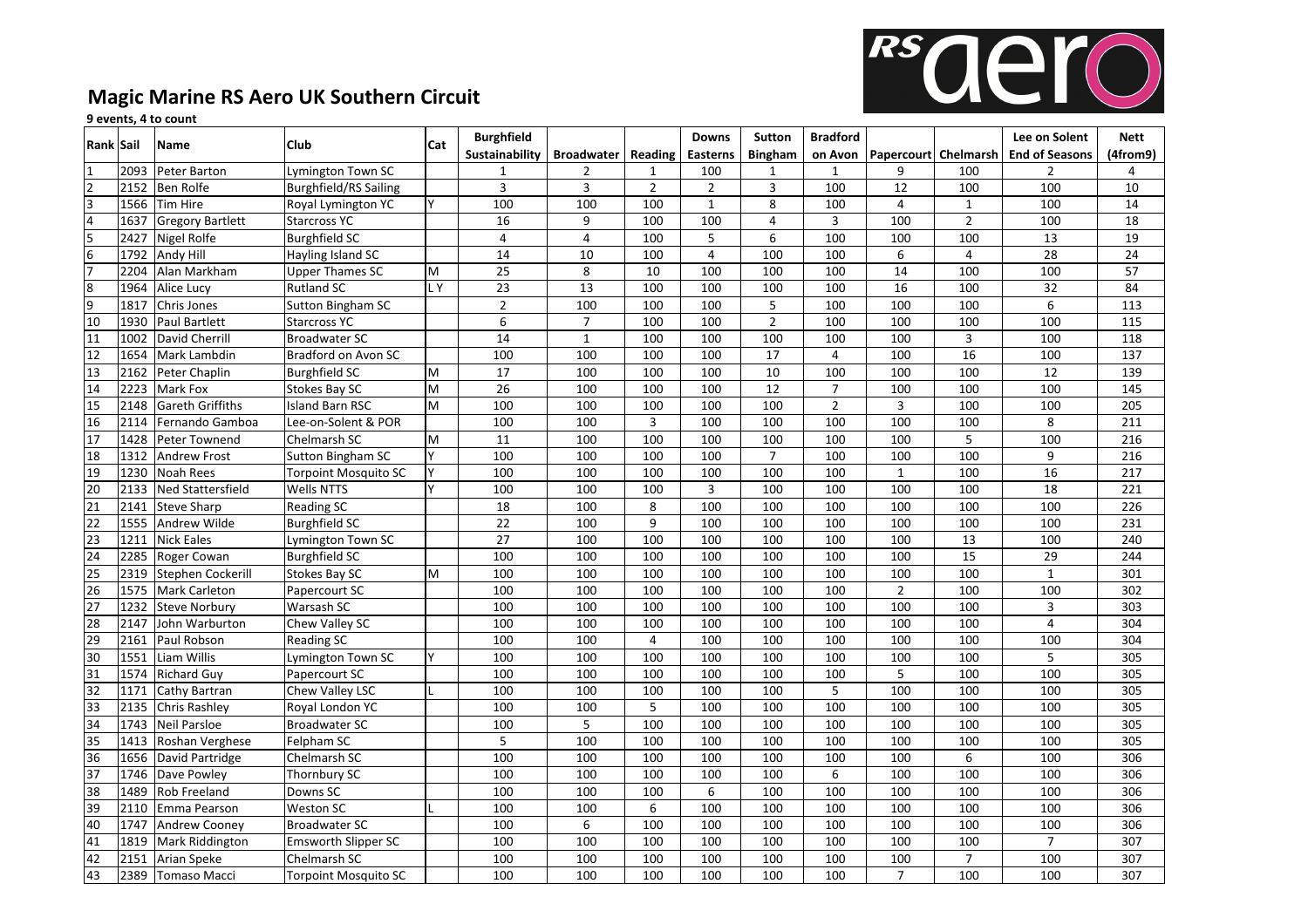| 44              | 1399 | Stuart Bradbeer                    | Downs SC                 |     | 100            | 100 | 100            | $\overline{7}$ | 100 | 100 | 100 | 100     | 100    | 307 |
|-----------------|------|------------------------------------|--------------------------|-----|----------------|-----|----------------|----------------|-----|-----|-----|---------|--------|-----|
| 45              | 2133 | Phil Wright                        | <b>Gurnard SC</b>        | M   | 100            | 100 | $\overline{7}$ | 100            | 100 | 100 | 100 | 100     | 100    | 307 |
| 46              | 2074 | <b>Matt Evans</b>                  | Great Moor SC            | Y   | $\overline{7}$ | 100 | 100            | 100            | 100 | 100 | 100 | 100     | 100    | 307 |
| $\overline{47}$ | 1921 | Charles Clapham                    | Chew Valley LSC          |     | 100            | 100 | 100            | 100            | 100 | 100 | 100 | 8       | 100    | 308 |
| 48              | 1568 | Caitie Atkin                       | Whitsable YC             | LY  | 100            | 100 | 100            | 100            | 100 | 100 | 8   | 100     | 100    | 308 |
| 49              | 1012 | <b>Marion Lowe</b>                 | Bradford on Avon SC      |     | 100            | 100 | 100            | 100            | 100 | 8   | 100 | 100     | 100    | 308 |
| 50              | 2134 | Jonathan Dance                     | Sandwich Bay SC          |     | 100            | 100 | 100            | 8              | 100 | 100 | 100 | 100     | 100    | 308 |
| $\overline{51}$ | 1298 | Rich Watsham                       | <b>RNSA/Starcross YC</b> |     | 8              | 100 | 100            | 100            | 100 | 100 | 100 | 100     | 100    | 308 |
| 52              | 2196 | Liz Potter                         | West Kirby SC            |     | 100            | 100 | 100            | 100            | 100 | 100 | 100 | 9       | 100    | 309 |
| 53              | 1107 | Ben Poe                            | Sutton Bingham SC        |     | 100            | 100 | 100            | 100            | 9   | 100 | 100 | 100     | 100    | 309 |
| 54              | 2140 | Ken Davis                          | Downs SC                 |     | 100            | 100 | 100            | 9              | 100 | 100 | 100 | 100     | 100    | 309 |
| 54              | 2188 | lan Linder                         | <b>Burghfield SC</b>     |     | 9              | 100 | 100            | 100            | 100 | 100 | 100 | 100     | 100    | 309 |
| 56              | 2318 | Karl Thorne                        | Lymington Town SC        |     | 100            | 100 | 100            | 100            | 100 | 100 | 100 | 100     | 10     | 310 |
| $\overline{57}$ | 1508 | Robert England                     | Chelmarsh SC             |     | 100            | 100 | 100            | 100            | 100 | 100 | 100 | 10      | 100    | 310 |
| 58              | 2390 | Jason Hardman                      | Papercourt SC            |     | 100            | 100 | 100            | 100            | 100 | 100 | 10  | 100     | 100    | 310 |
| 59              | 2289 | <b>Mike Essex</b>                  | Downs SC                 |     | 100            | 100 | 100            | 10             | 100 | 100 | 100 | 100     | 100    | 310 |
| 60              | 1589 | Chris Harrup                       | <b>Burghfield SC</b>     |     | 10             | 100 | 100            | 100            | 100 | 100 | 100 | 100     | 100    | 310 |
| 61              | 1904 | Ben Clark                          | Lee on Solent SC         |     | 100            | 100 | 100            | 100            | 100 | 100 | 100 | 100     | 11     | 311 |
| 62              | 1097 | <b>Tony Jukes</b>                  | Chelmarsh SC             |     | 100            | 100 | 100            | 100            | 100 | 100 | 100 | 11      | 100    | 311 |
| 63              | 1964 | Janet Schofield                    | Spinnaker SC             |     | 100            | 100 | 100            | 100            | 100 | 100 | 11  | 100     | 100    | 311 |
| 64              | 1400 | Jeremy Blackburn                   | Downs SC                 |     | 100            | 100 | 100            | 11             | 100 | 100 | 100 | 100     | 100    | 311 |
| 65              | 1175 | Natasha Sion                       | Warsash SC               | LY. | 100            | 100 | 11             | 100            | 100 | 100 | 100 | 100     | 100    | 311 |
| 66              | 1063 | Peter Joseph                       | <b>Broadwater SC</b>     |     | 100            | 11  | 100            | 100            | 100 | 100 | 100 | 100     | 100    | 311 |
| 67              | 2154 | John Tanner                        | Chelmarsh SC             |     | 100            | 100 | 100            | 100            | 100 | 100 | 100 | 12      | 100    | 312 |
| 68              | 1157 | Jeremy Turff                       | <b>Reading SC</b>        |     | 100            | 100 | 12             | 100            | 100 | 100 | 100 | 100     | 100    | 312 |
| 69              | 2135 | Rob Beere                          | Frensham SC              |     | 100            | 12  | 100            | 100            | 100 | 100 | 100 | 100     | 100    | 312 |
| 70              | 999  | Dan Bullock                        | <b>Burghfield SC</b>     |     | 12             | 100 | 100            | 100            | 100 | 100 | 100 | 100     | 100    | 312 |
| 71              | 2152 | Sam Schofield                      | Spinnaker SC             | Y   | 100            | 100 | 100            | 100            | 100 | 100 | 13  | 100     | 100    | 313 |
| $\overline{72}$ | 2320 | Sarah Cockerill                    | <b>Stokes Bay SC</b>     |     | 100            | 100 | 100            | 100            | 100 | 100 | 100 | 100     | 14     | 314 |
| 73              | 1096 | StephenWoodhouse                   | Chelmarsh SC             |     | 100            | 100 | 100            | 100            | 100 | 100 | 100 | 14      | 100    | 314 |
| 74              | 2312 | Max                                | Sutton Bingham SC        | Υ   | 100            | 100 | 100            | 100            | 14  | 100 | 100 | 100     | 100    | 314 |
| 75              | 1091 | Penelope Gillett                   | Royal Harwich YC         |     | 100            | 14  | 100            | 100            | 100 | 100 | 100 | 100     | 100    | 314 |
| $\overline{76}$ | 1181 | Roger Belton                       | Felpham SC               | M   | 14             | 100 | 100            | 100            | 100 | 100 | 100 | 100     | 100    | 314 |
| 77              | 2420 | Ben George                         | Lymington Town SC        |     | 100            | 100 | 100            | 100            | 100 | 100 | 100 | 100     | 15     | 315 |
| 78              | 2142 | Tom Russell                        | <b>Island Barn SC</b>    |     | 100            | 100 | 100            | 100            | 100 | 100 | 15  | 100     | 100    | 315 |
| 79              | 1217 | Jane Hill                          | <b>Broadwater SC</b>     |     | 100            | 15  | 100            | 100            | 100 | 100 | 100 | 100     | 100    | 315 |
| 80              | 2134 | Chris Brann                        | Sutton Bingham SC        |     | 100            | 100 | 100            | 100            | 16  | 100 | 100 | 100     | 100    | 316 |
| 81              | 2002 | Tim Alden                          | Broadwater SC            |     | 100            | 16  | 100            | 100            | 100 | 100 | 100 | 100     | 100    | 316 |
| 82              | 8    | Jonty Challis                      | Lee on Solent SC         | M   | 100            | 100 | 100            | 100            | 100 | 100 | 100 | 100     | $17\,$ | 317 |
| 83              | 1092 | <b>Richard Woods</b>               | Chelmarsh SC             |     | 100            | 100 | 100            | 100            | 100 | 100 | 100 | 17      | 100    | 317 |
| 84              |      | 2270 Andrew Petter                 | Littleton SC             |     | 100            | 100 | 100            | 100            | 100 | 100 | 17  | 100     | 100    | 317 |
| 85              |      | 1582 Mark Rolfe                    | <b>Upton Warren SC</b>   |     | 100            | 17  | 100            | 100            | 100 | 100 | 100 | $100\,$ | 100    | 317 |
| 86              |      | 1412 Peter Wilson                  | Chelmarsh SC             |     | 100            | 100 | 100            | 100            | 100 | 100 | 100 | 18      | 100    | 318 |
| 87              | 2346 | lan Peace                          | Island Barn SC           |     | 100            | 100 | 100            | 100            | 100 | 100 | 18  | 100     | 100    | 318 |
| 88              |      | 1296   Maggie Dunn                 | Lyme Regis SC            |     | 100            | 100 | 100            | 100            | 18  | 100 | 100 | 100     | 100    | 318 |
| 89              | 1750 | Chris Parker                       | <b>Broadwater SC</b>     |     | 100            | 18  | 100            | 100            | 100 | 100 | 100 | 100     | 100    | 318 |
| 90              | 1795 | Sammy Isaacs-Johnson Maidenhead SC |                          |     | 100            | 100 | 100            | 100            | 100 | 100 | 100 | 100     | 19     | 319 |
| 91              | 1705 | <b>Ben Tudor</b>                   | Papercourt SC            |     | 100            | 100 | 100            | 100            | 100 | 100 | 19  | 100     | 100    | 319 |
| 92              | 1404 | Neil Hardie                        | Frensham Pond SC         |     | 19             | 100 | 100            | 100            | 100 | 100 | 100 | 100     | 100    | 319 |
| 93              | 2126 | Graham Iles                        | <b>Burghfield SC</b>     |     | 100            | 100 | 100            | 100            | 100 | 100 | 100 | 100     | 20     | 320 |
| 94              |      | 2274 Rhys Williams                 | Ely SC                   | Υ   | 100            | 100 | 100            | 100            | 100 | 100 | 20  | 100     | 100    | 320 |